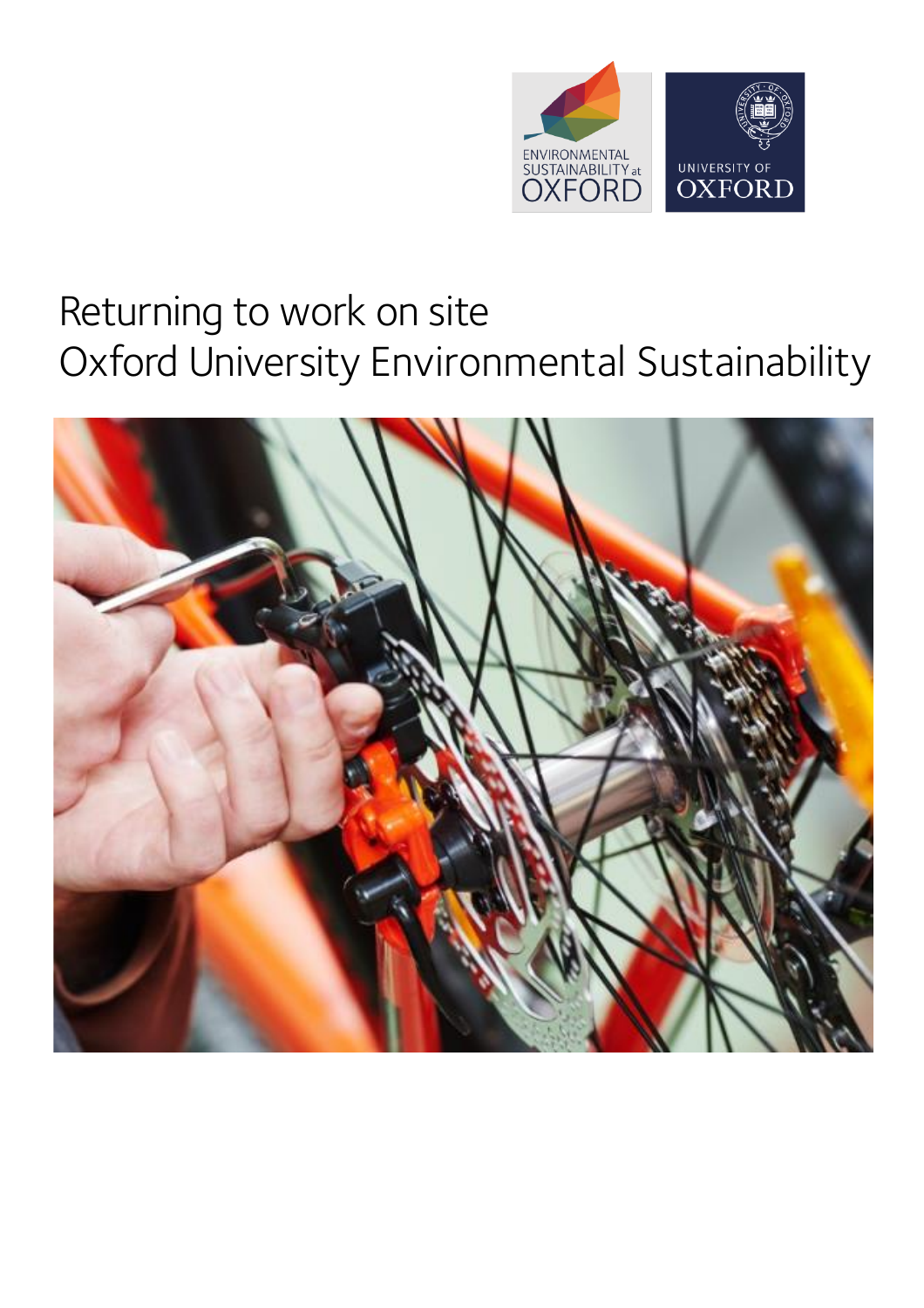# Contents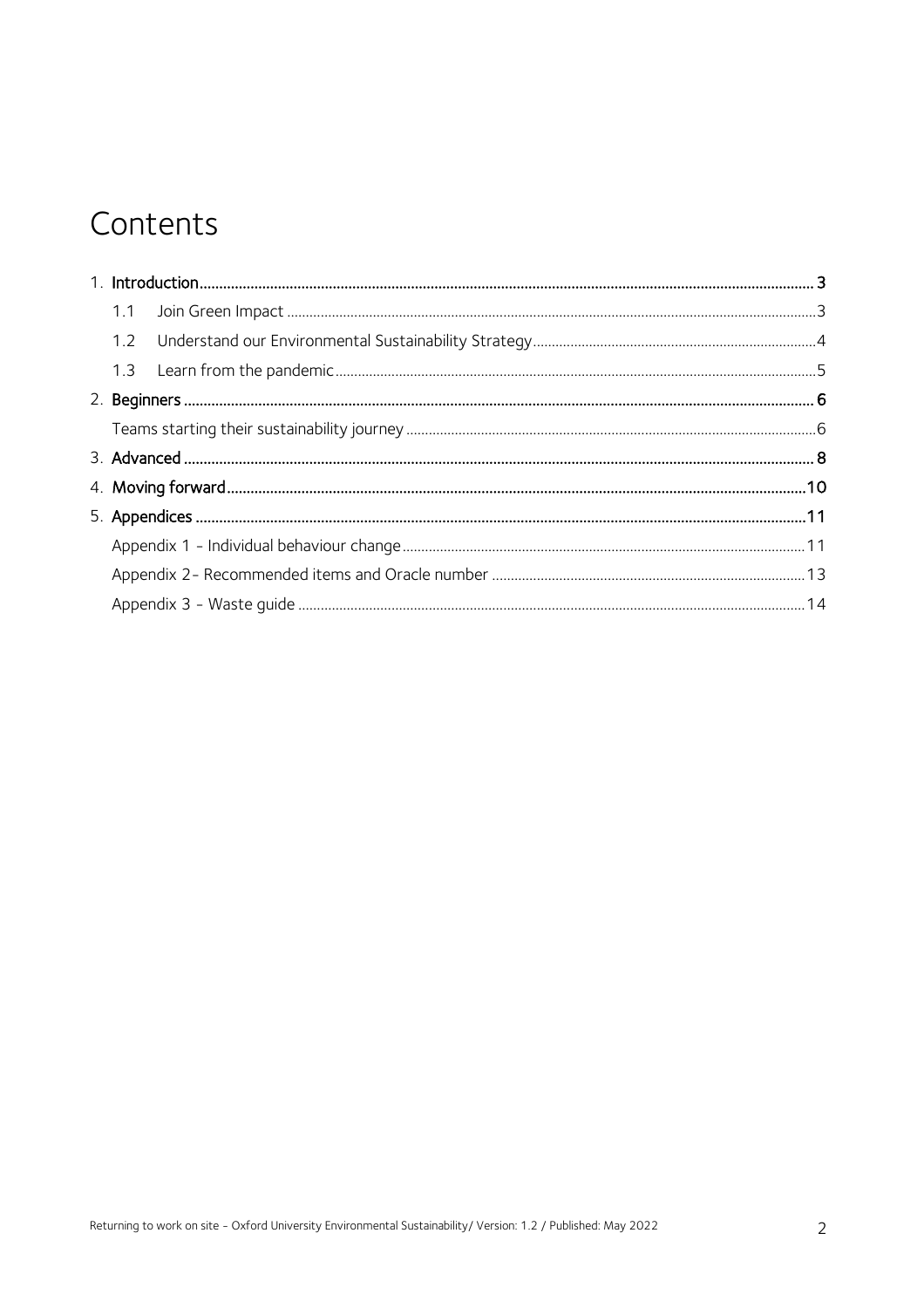# <span id="page-2-0"></span>1.Introduction

The University of Oxford is committed to making changes to accommodate new ways of working that improve sustainability and wellbeing, following the lessons learned during the pandemic. The biggest of these changes involves introducing hybrid forms of working for professional services staff.

The Government's work from home order upended the traditional way of working for many people at the University. This shed light on the potential benefits for environmental sustainability, wellbeing, and equality.

In March 2021, the University approved our new Environmental Sustainability Strategy. This identifies learning the lessons of the pandemic as one of ten priority areas – others include carbon reduction, biodiversity resource use and travel.

We have compiled suggestions on how to rethink and change your working practices.

This guide offers ideas on several aspects of environmental sustainability that teams across the University can apply immediately. In each area, there are some easy-to-implement suggestions – the 'low-hanging fruit' – and others that require more time, effort, and resources. The actions are arranged for Beginners, Advanced and Moving forward.

We invite teams to choose the elements that suit them best and implement them on a schedule that works for them. This can be done for departments, buildings, colleges, or local smaller teams.

#### Appendix 1 offers steps that individuals can take as well as supporting information.

We welcome any feedback on this guide and are happy to provide support throughout this process.

### <span id="page-2-1"></span>1.1 Join Green Impact

The most efficient and systematic way to improve environmental sustainability in your team is to join the [Green Impact Scheme.](https://sustainability.admin.ox.ac.uk/green-impact)

Green Impact is a national scheme that you can tailor to provide simple and effective ways for staff and students to improve the sustainability of their building, department, or college. There is also a specialised scheme for laboratories.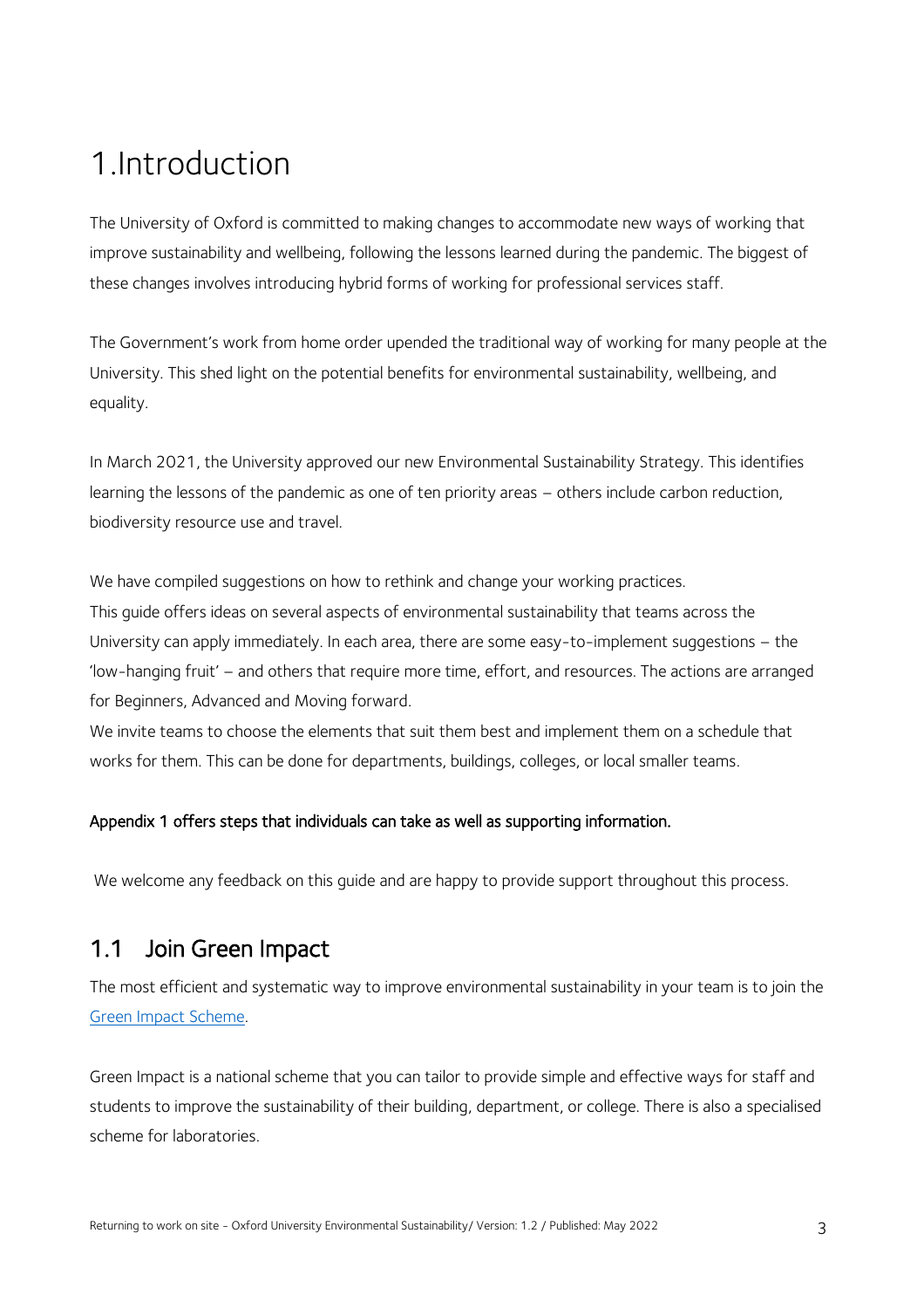Green Impact is as much about changing behaviour as it is about making physical improvements. It is a way of thinking and acting in our everyday lives to build on continuous improvement in our workplace. With over 150 teams over the years and thousands of actions initiated and delivered by these teams, we make a suggnificant change. Local teams are in the best position to understand the uniqe practices and needs of their departments, and the ways to motivate positive change within their realm.

To read more about Green Impact and get support in starting a team, please visit [the Green Impact](https://sustainability.admin.ox.ac.uk/green-impact)  [webpage.](https://sustainability.admin.ox.ac.uk/green-impact)

### <span id="page-3-0"></span>1.2 Understand our Environmental Sustainability Strategy

Oxford University's Environmental Sustainability Strategy was approved by Council on 15 March 2021. The strategy sets two ambitious targets: to achieve net zero carbon and to achieve biodiversity net gain, both by 2035.



The University's Environmental Sustainability Strategy

You can read the full strategy document and the University's commitments o[n our webpage.](https://sustainability.admin.ox.ac.uk/environmental-sustainability-strategy)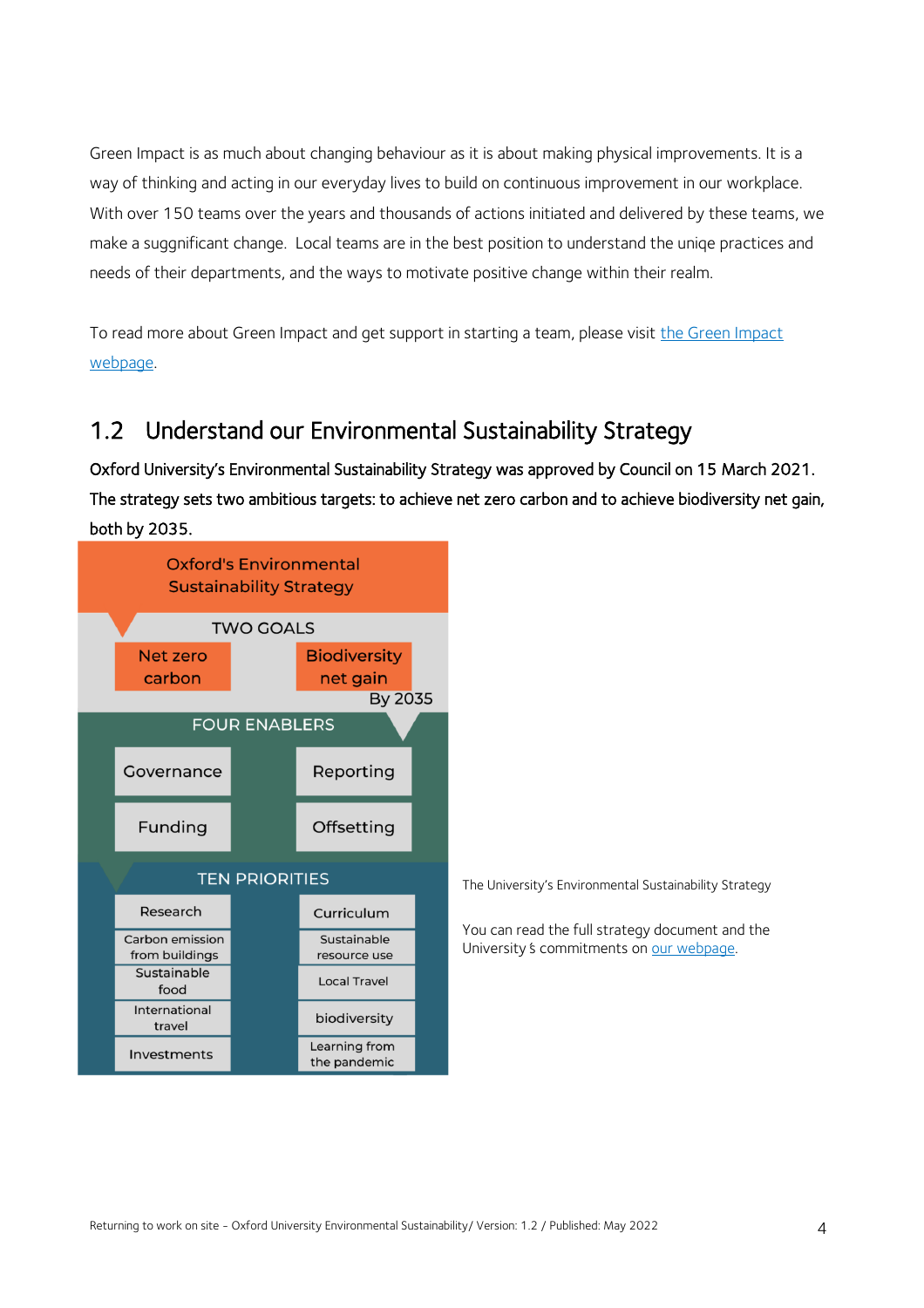### <span id="page-4-0"></span>1.3 Learn from the pandemic

During the pandemic, student interns in the Environmental Sustainability team helped us monitor some of the resulting changes. Apart from the immediate effects, this demonstrates our capability to adjust and the cumulative result of our small actions across the University.



The environmental impacts of Covid-19, May 2020 Credit: Zaynab Sarguroh, St Hugh's College, Environmental Sustainability intern, Spring 2020

### Across Oxford University:

- We saved 7,462,130 sheets of paper in April, May, and June 2020; that represents a 93% reduction in paper use over lockdown.
- $\bullet$  Our reduction in flights lowered our CO<sub>2</sub>e emissions by 7,500 tonnes. During the past year, we saved about 30,000 tonnes of CO<sub>2</sub>e emissions by avoiding business flights.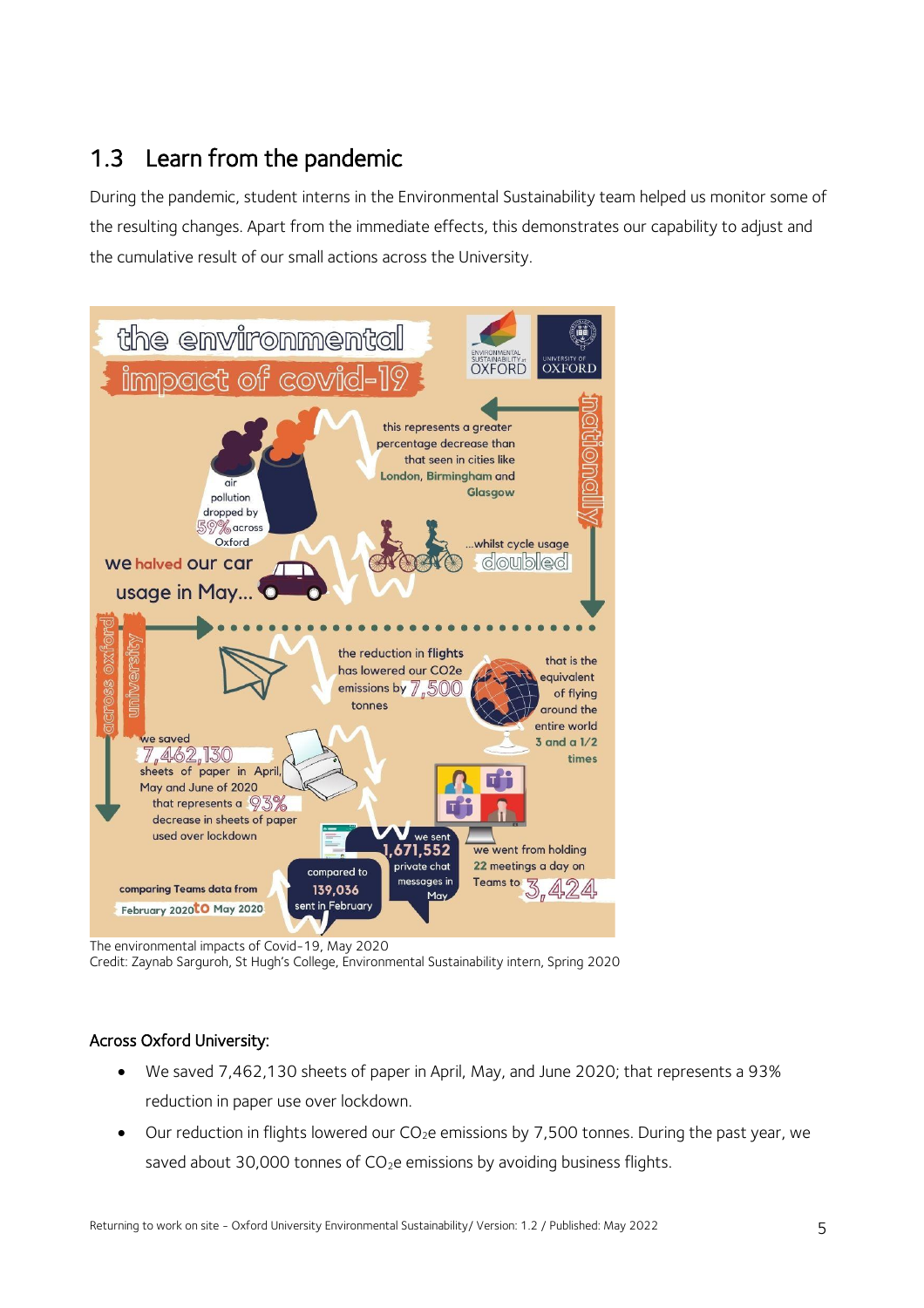- We sent 1,671,552 private chat messages in May, compared to 139,036 in February.
- We went from holding 22 meetings a day on Teams to 3,424.

How can we use what we have learned to develop a new approach to the way we work?

# <span id="page-5-1"></span><span id="page-5-0"></span>2.Beginners Teams starting their sustainability journey

We welcome everyone to get involved in environmental sustainability within their office building, department, or college. In fact, we need everyone to get involved in some way to maximise our impact in the University and ensure we achieve our goals to reach net zero carbon and biodiversity net gain by 2035.

If you are a team manager, team administrator or group member with a passion for sustainability, you are in the perfect position to support change that will benefit your team and the University community.

Here are a few steps to introduce environmental sustainability as part of your day-to-day work routine, Many of them are building on changes we've already made due to the pandemic:

#### 1. Resource use:

- We adjusted to a huge reduction of paper use during lockdown. Can we keep this up? What are the processes that you can now do without using paper? Think about admissions, HR, compliance, Follow-Me printing.
- Switch to 100% recycled paper as a default in your team, department, or building. See our recommended Oracle Item numbers in Appendix 2.
- Prefer the use of tap water in meetings and event over purchasing bottled water.
- Use [WARPit](https://sustainability.admin.ox.ac.uk/warpit/reuse) to find second-hand items available within the University. You can post unwanted items to offer them to others or claim items that are no longer needed. Make a habit of checking WARPit before purchasing office equipment.
- Switch to [Fairtrade coffee and tea](https://sustainability.admin.ox.ac.uk/sustainable-food#collapse951626) in your building. See our recommended Oracle Item numbers in Appendix 2. Oxford University is a Fairtrade University. We aim to expand the use of Fairtrade items to ensure that our consumption helps farmers, producers, and the environment.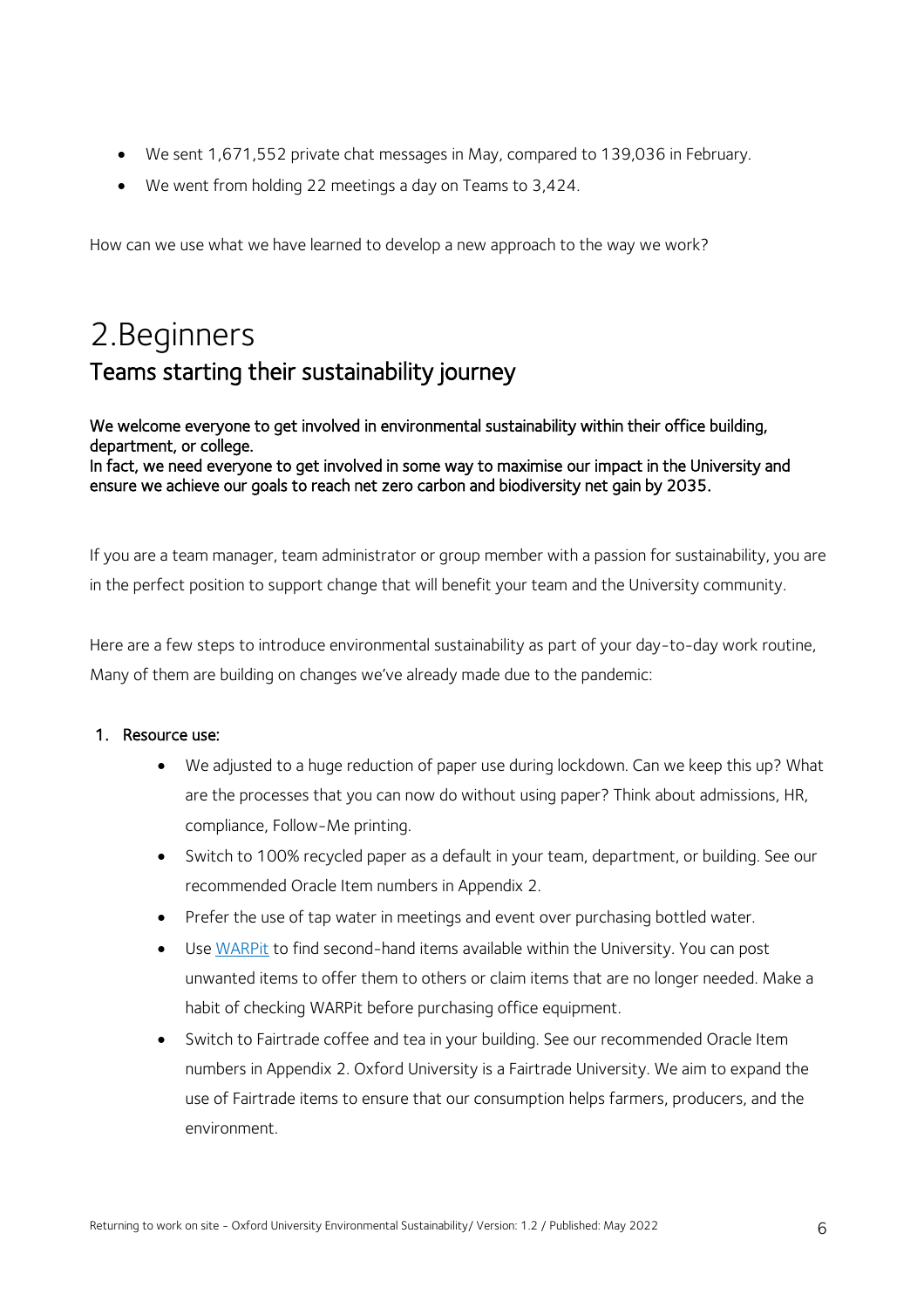- Buy consumables and stationery quarterly or termly to save up requests and minimise ordering frequency. This reduces packaging and transport impacts.
- Organise an "amnesty event" for stationery and IT devices. Many of us have a surplus that can be used by others and kept for communal use.
- Remind your colleagues about waste and recycling in the University. Consider replacing personal bins with waste and recycling ones in a central location. See our waste guide for common items in Appendix 3.

#### 2. Sustainable food

- The pandemic has given us the opportunity to rethink our sustainability impact. Food is responsible for 25% of global carbon emissions and a leading cause of biodiversity loss. Oxford research concludes that reducing our meat and dairy intake are the best ways to reduce our impact.
- Choose [plant-based or vegetarian food](https://estates.admin.ox.ac.uk/files/hospitalitymenu.pdf) for meetings or events. The University's primary caterer follows [sustainability guidance](https://estates.admin.ox.ac.uk/sustainable-catering) and offers a variety of plant-based hosting options.
- Avoid using bottled water in events or meetings you host. The University caterer offers jugs of tap water when specified. You may need to contact the caterer directly to arrange for this.
- Replace all disposable products in the staff kitchen, including plates, cups, and utensils, and use reusable items instead.

#### 3. International travel

- During the pandemic, we have saved 30,000 tonnes of carbon emissions thanks to our reduction in flights.
- Consider the environmental implications of business travel. Visit our *travel site* and consult our [Business Travel Toolkit](https://travel.admin.ox.ac.uk/files/business-travel-toolkit-2020.pdf) for more information.

### 4. Carbon emissions from University buildings

- Conduct an energy audit of your area. Is there equipment left on unnecessarily? Perhaps label equipment that is regularly left on, letting colleagues know that it can be switched off. See suggestion in Appendix 5.
- During the hot weather (and where safe to do so), leave windows open overnight to allow buildings to cool naturally. Make sure to consult your building manager to work in line with security arrangements.
- Heat to 20 degrees and cool to 24. Make sure you discuss any changes with building occupiers, asking them to dress accordingly.

#### 5. Other

When planning an event, consult our sustainable event guide.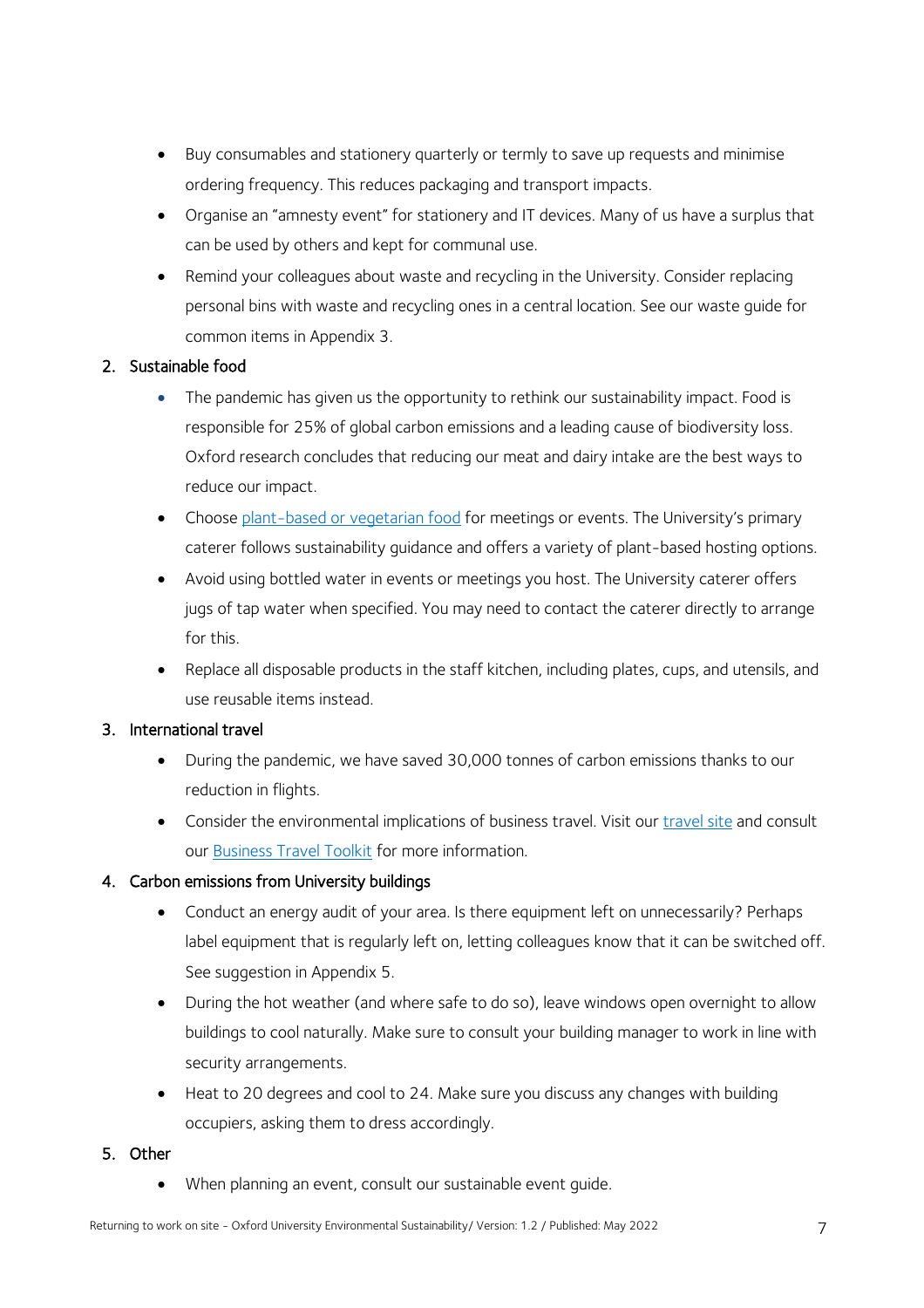- Remind, advise, and support your team members about the individual steps they can take for environmental sustainability. See Appendix 1 for the relevant information.
- Add environmental sustainability information to your website or email signature[. Ask us](mailto:sustainability@admin.ox.ac.uk?subject=Resources) for resources if needed.

# <span id="page-7-0"></span>3. Advanced

### These suggestions are aimed at teams that have addressed the beginner section and those currently or previously working with the Green Impact scheme.

These are items to work towards in the coming year.

### 1. Resource use:

- Identify wasteful activities and agree on achievable goals for your building.
- Consider a policy of one computer per person, i.e., a laptop or a desktop, not both (ideally a laptop with a single monitor as they are more energy efficient than a desktop with dual monitors).
- Switch to more eco-friendly cleaning products in your building. See our recommended Oracle Item numbers in Appendix 2.
- Work with your team's administrator or procurement officer to [make sustainable](https://sustainability.admin.ox.ac.uk/sustainable-purchasing)  [purchasing c](https://sustainability.admin.ox.ac.uk/sustainable-purchasing)hoices on items you commonly use. You can use the 'Green Item' filter on Oracle R12 to implement changes in the option list.

(Use the search function then apply filter > select 'Green Item' from drop-down > select Go)

- Consider installing hand dryers instead of using paper towels. Specify dryers without hot air elements, and make sure you consult your facilities manager to ensure this is done safely.
- Work with your facilities or building manager to monitor your recycling rate (and costs). Take steps to reduce waste and increase recycling.
- Remind your colleagues about waste and recycling in the University. Replace personal bins with waste and recycling ones in a central location[. Ask us](mailto:sustainability@admin.ox.ac.uk?subject=Waste%20and%20recycling%20signs) for suitable signs and stickers to help reinforce this message.

### 2. Carbon emissions from University buildings

 Work with your facilities or building manager to monitor and record your energy and water consumption and take steps to reduce it. Many buildings record energy data on a half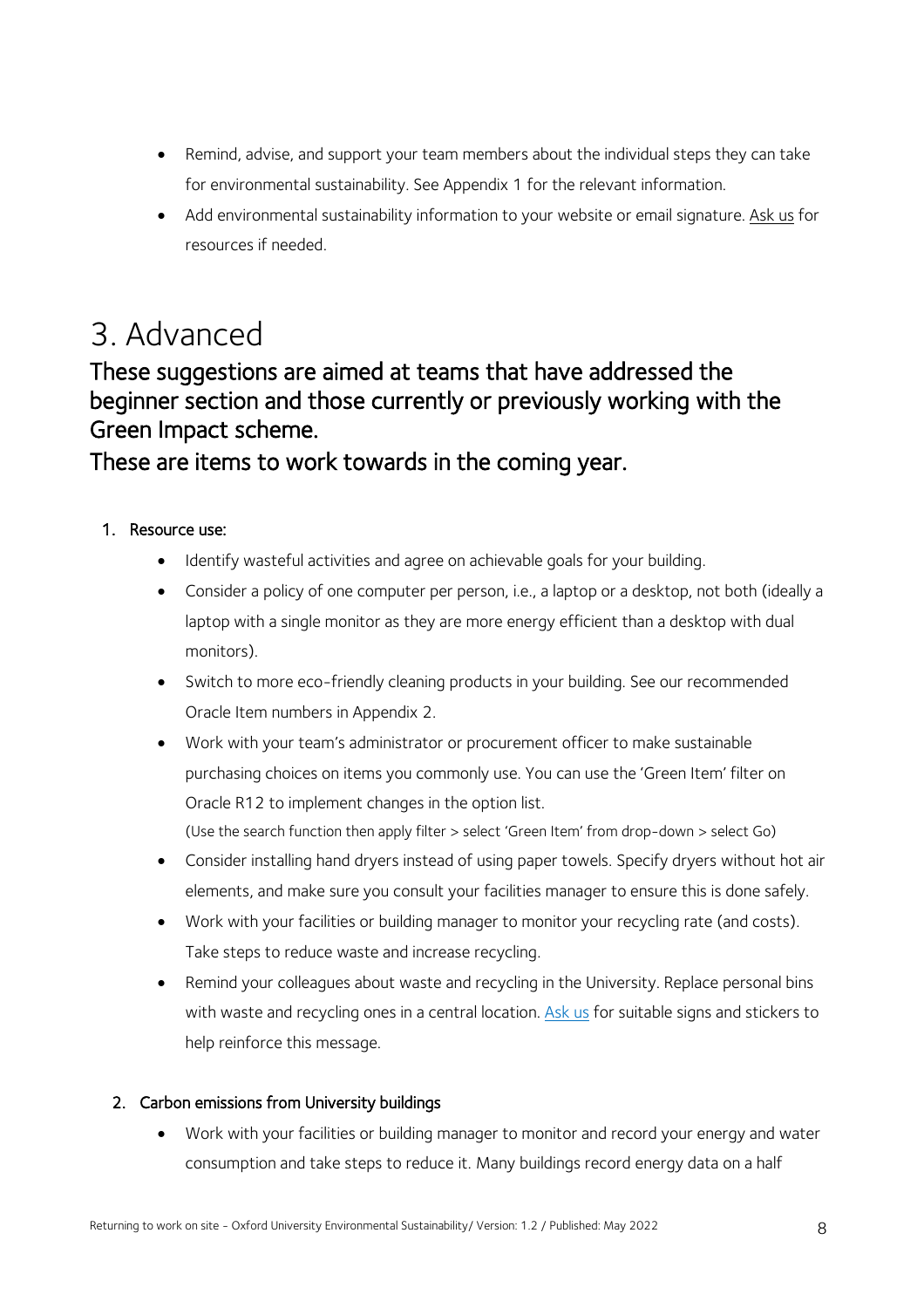hourly basis, providing valuable insights into energy waste. [Ask us](mailto:sustainability@admin.ox.ac.uk) for login instructions on how to do so.

- Understand whether your building is run efficiently. Often changes to automatic controls are possible via the Building Management System (BMS).
- Consider investing in energy efficiency infrastructures, such as efficient lighting, better insulation, or improved building controls. It is simple to apply for funding from the [Carbon](https://sustainability.admin.ox.ac.uk/funding)  [Management Fund.](https://sustainability.admin.ox.ac.uk/funding)

#### 3. Local travel

- Support your team in moving to more sustainable travel practices by providing pool bus passes for business travel across the city and reminding them about the University's mobile bike mechanic services, a cycle loan scheme with discounts at local bike shops and free cycle training. See our **travel website** for more information.
- Consider whether your cycle parking, showering and lockers are up to scratch speak to the travel team about 50% match funding from the Green Travel Fund to support your department improve its active travel offer.
- Buy pool pedal or e-bikes for team use. You can apply for a grant towards 50% of the cost through the University Green Travel Fund.

#### 4. Other

- Implement Walk-and-Talk meetings.
- Support, recognise and show appreciation for your Green Impact Team volunteers and members!
- Set up an occasional internal event (Teams meeting, for instance) with an environmental agenda. See resources on the **Environmental Sustainability site**.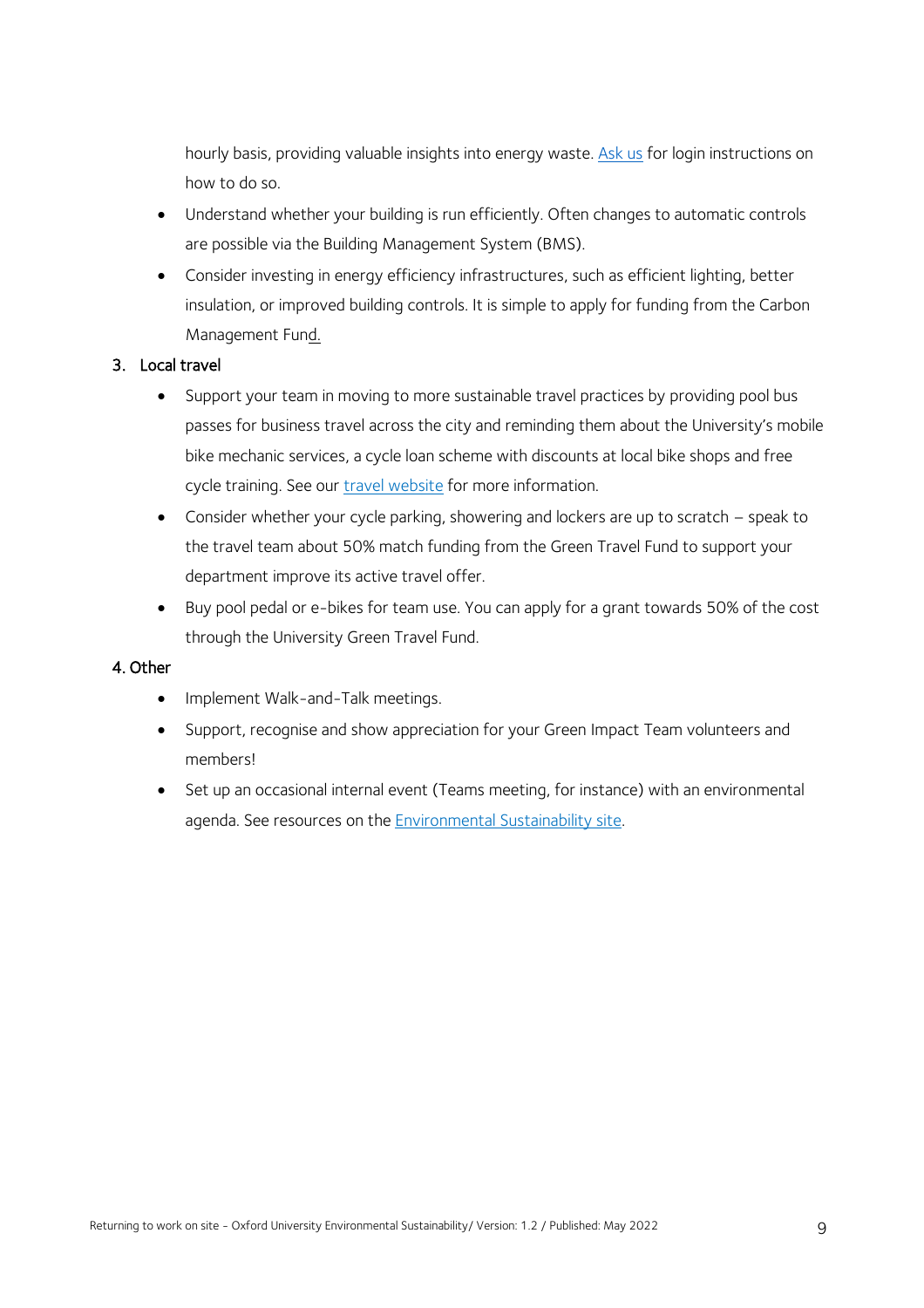# <span id="page-9-0"></span>4. Moving forward

### In this section, we offer methodologies to improve the environmental impact of your day-to-day work.

#### Environmental sustainability is an ongoing process. We understand that each team has unique needs and common practices, and you know best what improvements would suit you.

- Set up an environmental committee in your department or building to address these issues on an ongoing basis
- Set targets and goals in your most impactful environmental areas
- Identify your area's key activities and processes and their positive and negative environmental implications.
	- Walking around your site might help, or alternatively, you can speak to a range of staff and students to get a snapshot. For your key activities, consider how carrying out that activity affects the environment and whether there are potential alternatives. Plan to implement doable options.
- Work with your building manager to apply a comprehensive shutdown policy to reduce energy waste.
- Throughout the year, the Environmental Sustainability team addresses different issues with campaigns, training, and options for meetups. Members of your team are welcome to participate in any of those. Join our [Teams group](https://teams.microsoft.com/l/team/19%3aed07653a626e4305a88398085adeb9ce%40thread.tacv2/conversations?groupId=f70e69eb-093c-4f7c-b042-2678406d97aa&tenantId=cc95de1b-97f5-4f93-b4ba-fe68b852cf91) and [newsletter](mailto:envsust-subscribe@maillist.ox.ac.uk) to get the relevant information, and make sure to pass it on.
- Embed environmental sustainability into your department or college's existing welcome pack and staff or student handbook, as well as into any induction sessions.
- Review options to add sustainability clauses into contracts that request goods and services, such as a local caterer (if different from the main University caterer), cleaning services, printing, etc.
- Consider an occasional event relating to environmental sustainability. This can be part of regular teams meeting or a designated event. Consult our website for resources and guidance on setting up such an event.
- Eliminate the use of single-use plastic in your department or team.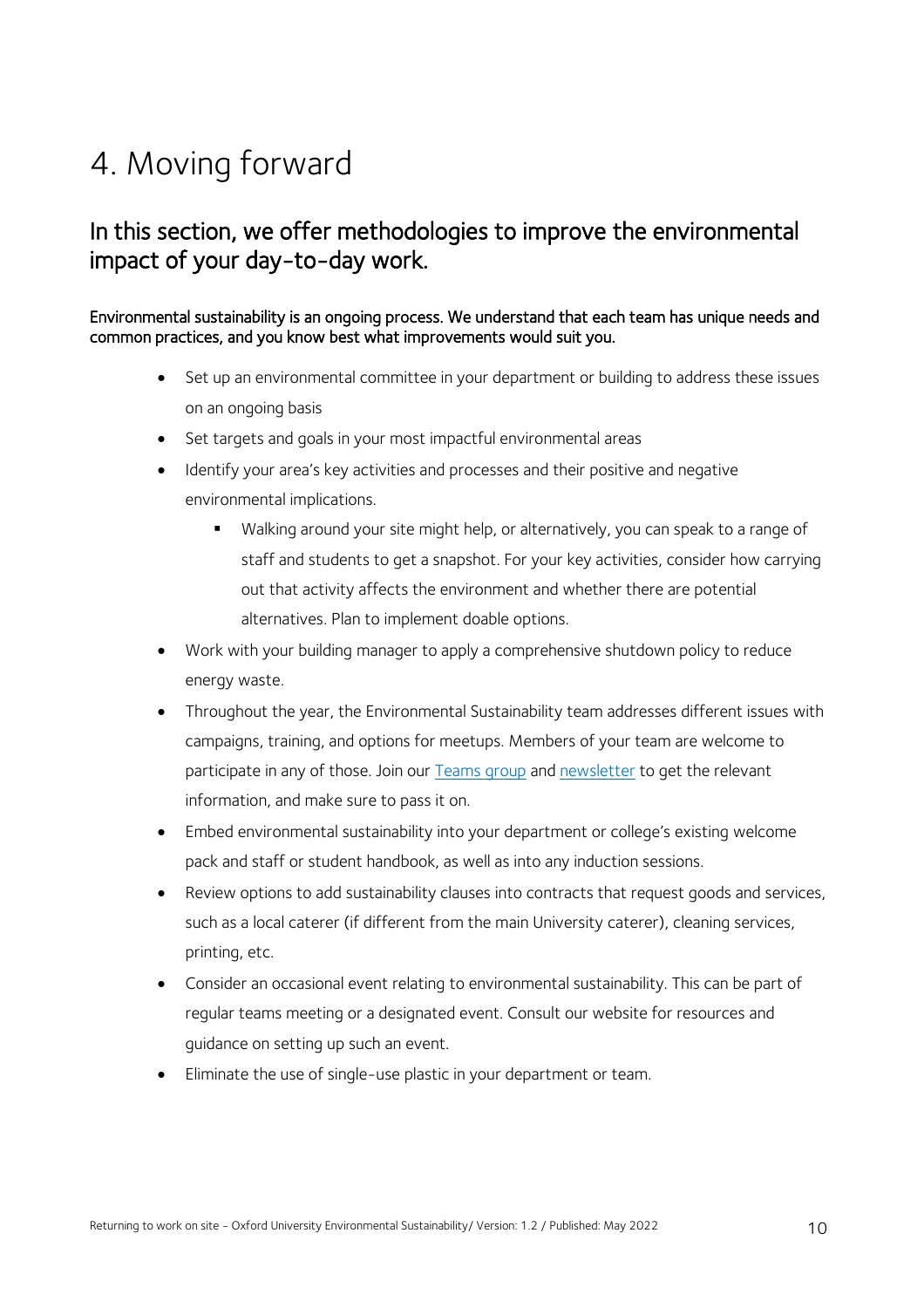# <span id="page-10-0"></span>Appendices

### <span id="page-10-1"></span>Appendix 1 - Individual behaviour change

As an individual, the following five steps are the first meaningful changes you can apply:

# Your first steps for Environmental Sustainability in Oxford University



## with 24,000 students and 14,000 staff members,

our small daily acts make a big difference:

| <b>Rethink your</b><br>commute                              | Switch off<br>un-used<br>appliances | Go<br>paperless                         |  |
|-------------------------------------------------------------|-------------------------------------|-----------------------------------------|--|
| Reduce, reuse,<br>recycle.<br>Think twice before<br>buying. | times a week                        | Choose a plant-<br>based diet, even 2-3 |  |

Your five first steps for Environmental Sustainability

You can read more about each step and the support we offer to implement it on our NWW Sustainability [webpage.](https://sustainability.admin.ox.ac.uk/new-ways-of-working-thinking-about-environmental-sustainability)

#### Greening your commute. Could you cycle or walk all or part of your journey?

A quick tip: If your commute is long or challenging, consider an e-bike. The University offers an interestfree loan, and local shops offer discounts on new bicycles for University staff.

There are also significant discounts and season ticket loan schemes for public transport. See our travel [website](https://travel.admin.ox.ac.uk/#/) for more information.

Switch off at the plug and switch off lights when not in use

A quick tip: Keep a jumper in the office – reducing your heating by just one degree can save up to 8% of energy.

Choose a plant-based diet, even if only two or three times a week. If you are eating out, explore a new vegetarian outlet (or dishes) in your area.

A quick tip: Drink tap water and avoid plastic bottles

Think twice before you print. During the pandemic, we reduced the paper consumption of the University by 93%. Can we keep it up?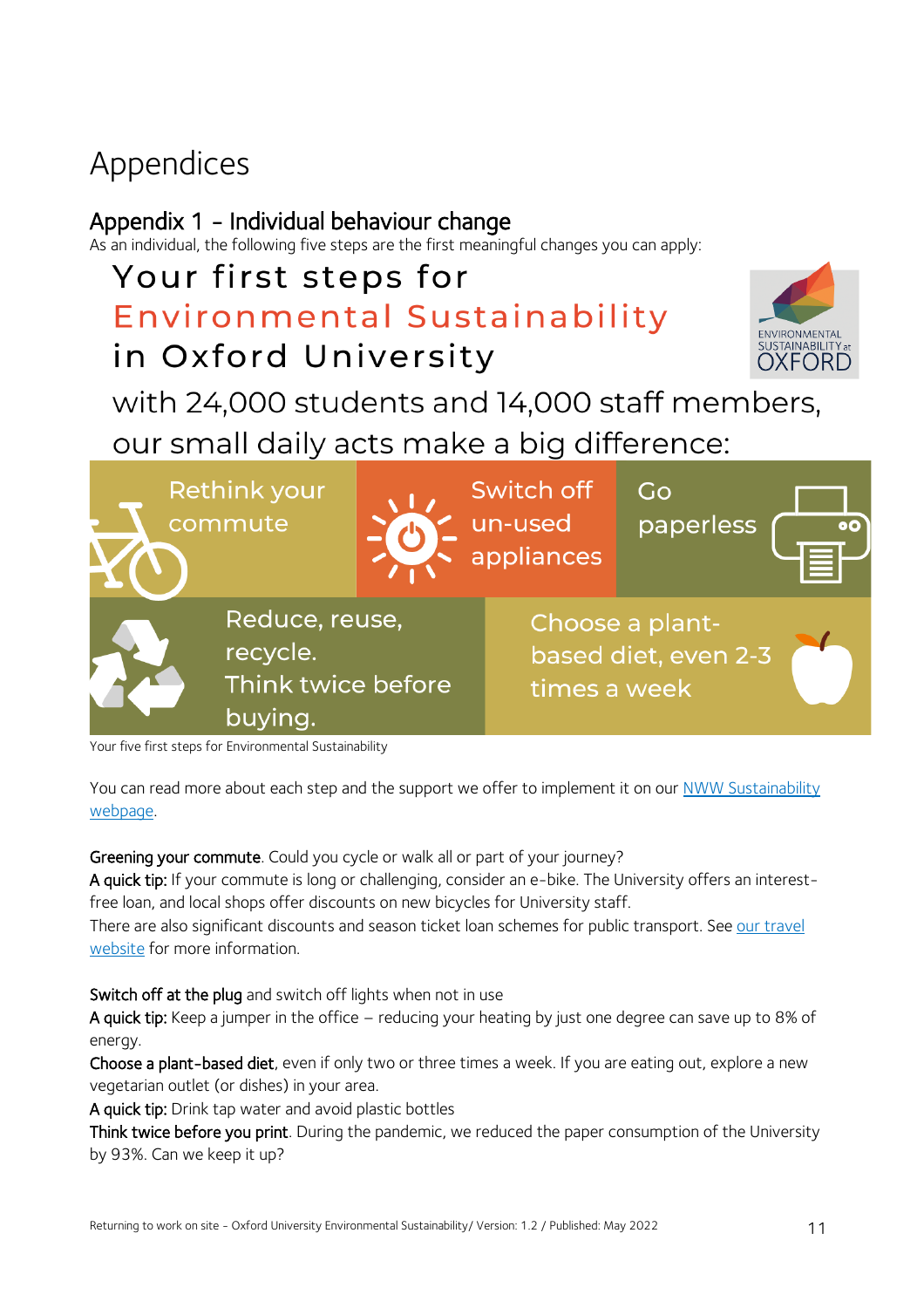Reduce your consumption – think about how things will be disposed of when you buy them. Do you really need it? Can you get it second-hand?

Use reusable items such as coffee cups, shopping bags, water bottles and lunch boxes.

A quick tip: Think of your daily routine and plan your day – a coffee cup for grabbing a drink on the way to work, a water bottle with lunch instead of buying plastic, a shopping bag for going to the supermarket on your way home, etc.

Make sure you follow our waste quide and recycle your waste.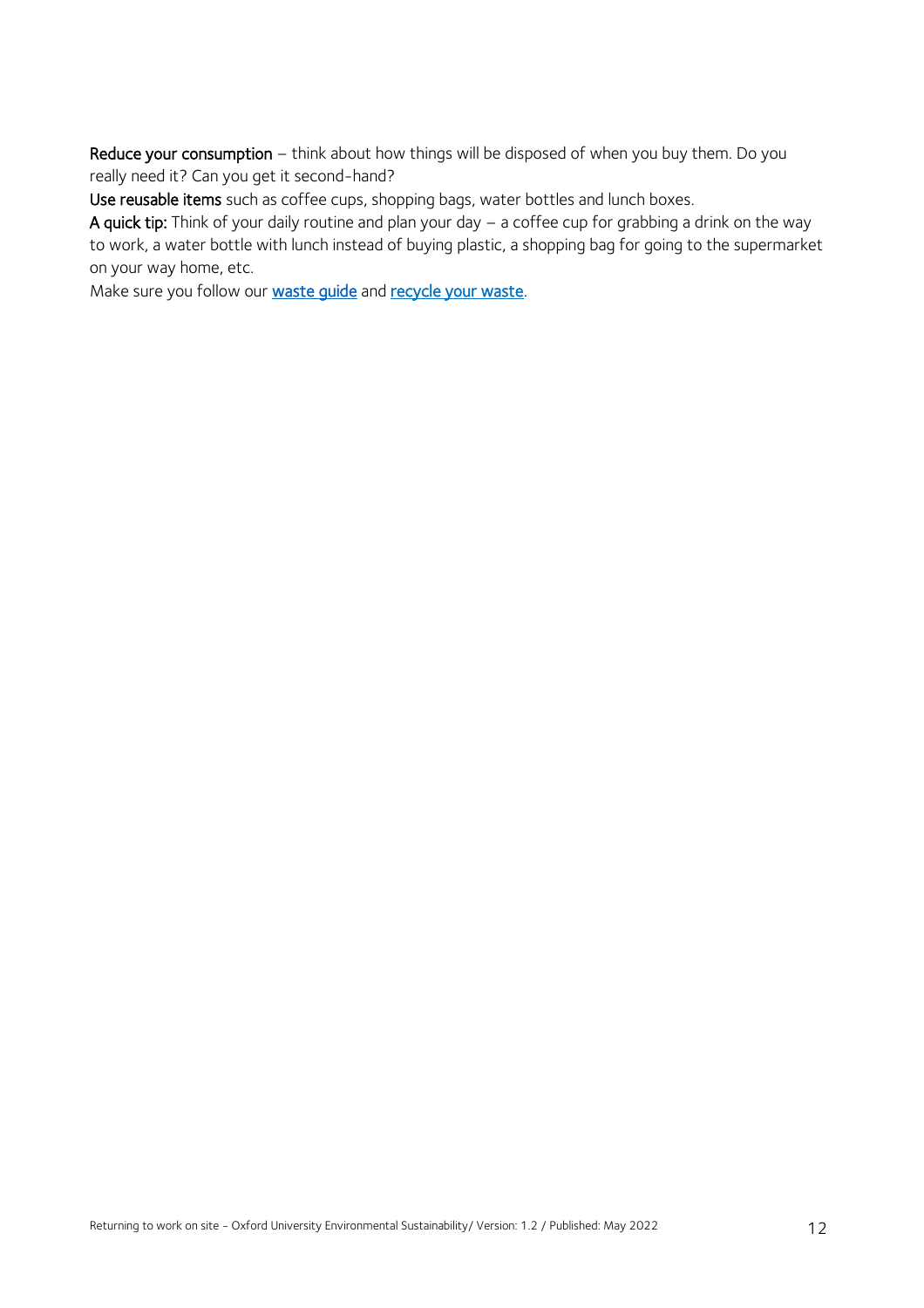### <span id="page-12-0"></span>Appendix 2- Recommended items and Oracle number

#### \*Please note – Oracle item numbers change from time to time, If you cannot find the suggested item you can run a search based on the item or brand name

#### 1) 100% recycled paper with EU Eco Label certification:

#### A4

- Steinbeis 100% Recycled No.4 Printer Paper A4 80 gsm 135 CIE 500 Sheets; Oracle Item number 160110
- White paper for formal documents; Office Depot Oracle Item number 827800
- Off-white paper for internal use; Steinbeis Oracle Item number 159011

#### A3

- White paper for formal documents; Steinbeis Oracle Item number: 142639
- Off-white paper for internal use; Office Depot Oracle Item number: 154338

#### 2) Fairtrade supplies:

- Clipper Tea 440 Bags A06816 #36825; Supplier Item number: 830313
- Granulated Sugar 2Kg Bags; Supplier Item number: 868922
- Clipper Fairtrade Coffee 500g A06762; Supplier Item number: 830305
- Kenco Really Smooth Decaff Coffee 500g; Supplier Item number: 391110

#### 3) Ecological cleaning supply

We recommend using the following widely available brands that are on Oracle R12:

- Ecover Liquid Hand Soap 250ml 0604052; Supplier Item number: 4105152
- Ecover washing up liquid 450ml Pack 2; Supplier Item number: 819409
- BioHygiene Surfaces & Floor Cleaner 5L ; Supplier Item number: 154303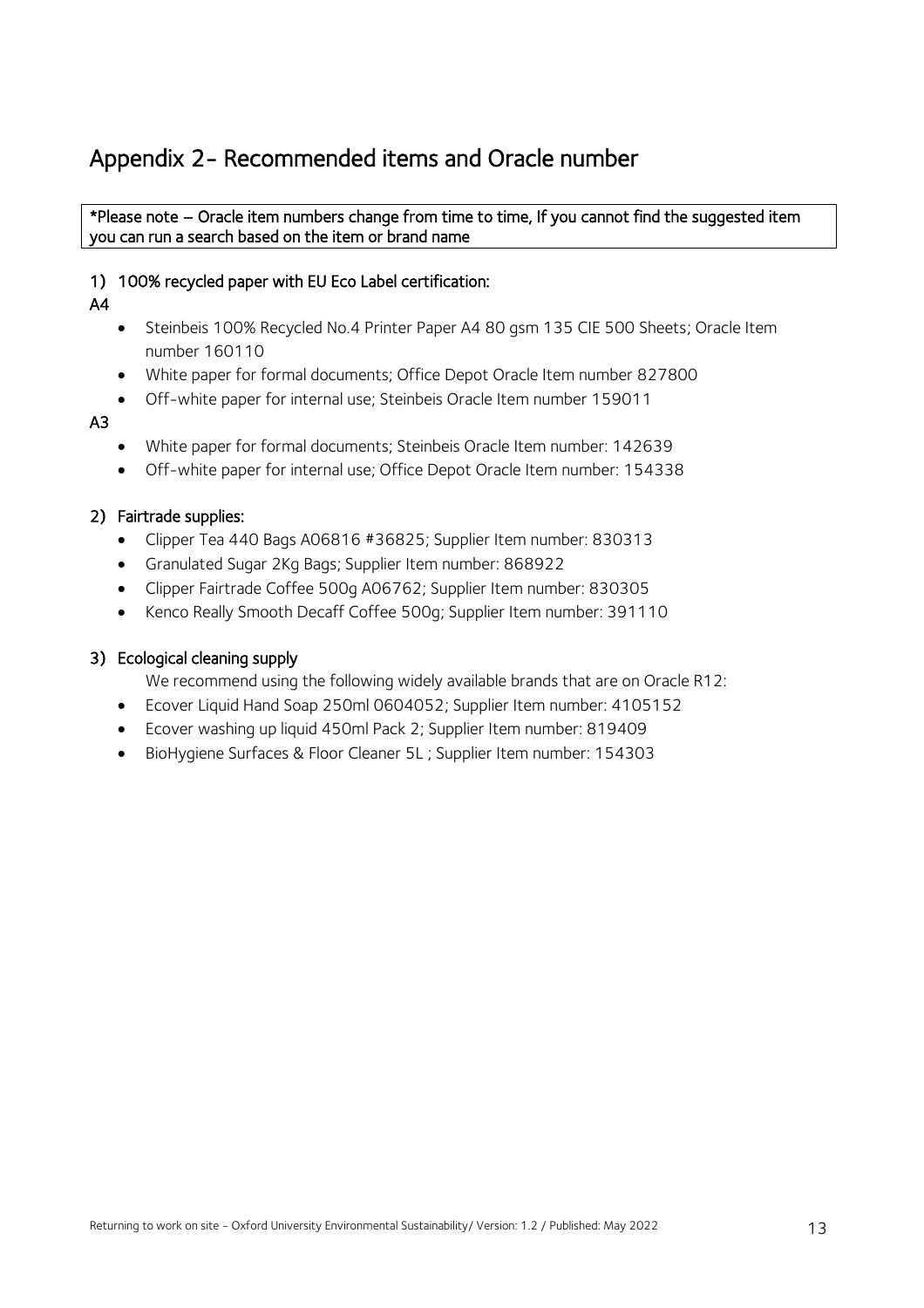### <span id="page-13-0"></span>Appendix 3 - Waste guide

With 24,000 students and 14,000 members of staff, we generate a considerable amount of waste. Managing this waste responsibly is a key focus – we aim to reduce the amount of waste created in the first place and reuse and recycle as much as possible across the University. This, in turn, will reduce greenhouse gas emissions and waste disposal costs.

The waste hierarchy is an effective way to think about how we manage waste: the best option is to prevent waste from being produced in the first place, and the least preferred option is disposal or landfill. The higher up the waste hierarchy our actions are, the better for the environment.

The University dispose of its non-hazardous waste using three main waste streams: Dry Mixed Recycling DMR; general waste; and, where relevant, food waste. The bin should be clearly marked and easily accessible in convenient locations. [Contact the sustainability team](mailto:%20sustainability@admin.ox.ac.uk) for stickers if needed.



The waste hierarchy upside-down pyramid

#### Dry Mixed Recycling

DMR includes plastic bottles, paper, cardboard, metal cans etc. Glass must not be placed in DMR.

For more information on what can and cannot be placed in DMR see the [University's Waste Guide](https://sustainability.web.ox.ac.uk/files/wasteguide.pdf) and [A-](https://sustainability.web.ox.ac.uk/a-z-of-recycling)[Z recycling.](https://sustainability.web.ox.ac.uk/a-z-of-recycling)

Unless there are operational space restrictions, all sites must recycle waste. The University has a single supplier for DMR - this is Select Environmental.

#### General Waste

Waste that is non-hazardous and cannot be reused or recycled can be placed in the General Waste bin. General waste must not include liquids, electrical items, or hazardous waste.

If you are not sure how to dispose of an item, please consult our guide to the most common items for [recycling.](https://sustainability.admin.ox.ac.uk/a-z-of-recycling)

| Item                              | How to dispose                                                  |
|-----------------------------------|-----------------------------------------------------------------|
| Glass                             | For substantial amounts of recyclable glass (excluding pyrex or |
|                                   | glass contaminated with hazardous materials or substances),     |
|                                   | Select Environmental can provide a glass recycling bin. Email   |
|                                   | oxford@selectenviro.co.uk or call 0118 975 9000 or              |
|                                   | 07708804333.                                                    |
|                                   | Lesser amounts of non-hazardous glass may be disposed of        |
|                                   | through the general waste collection.                           |
| Books and binded printed material | If they cannot be reused, where there are just one or two items |
|                                   | these can be placed in the dry mixed recycling (DMR). Books or  |
|                                   | texts that incorporate other material such as metal bindings    |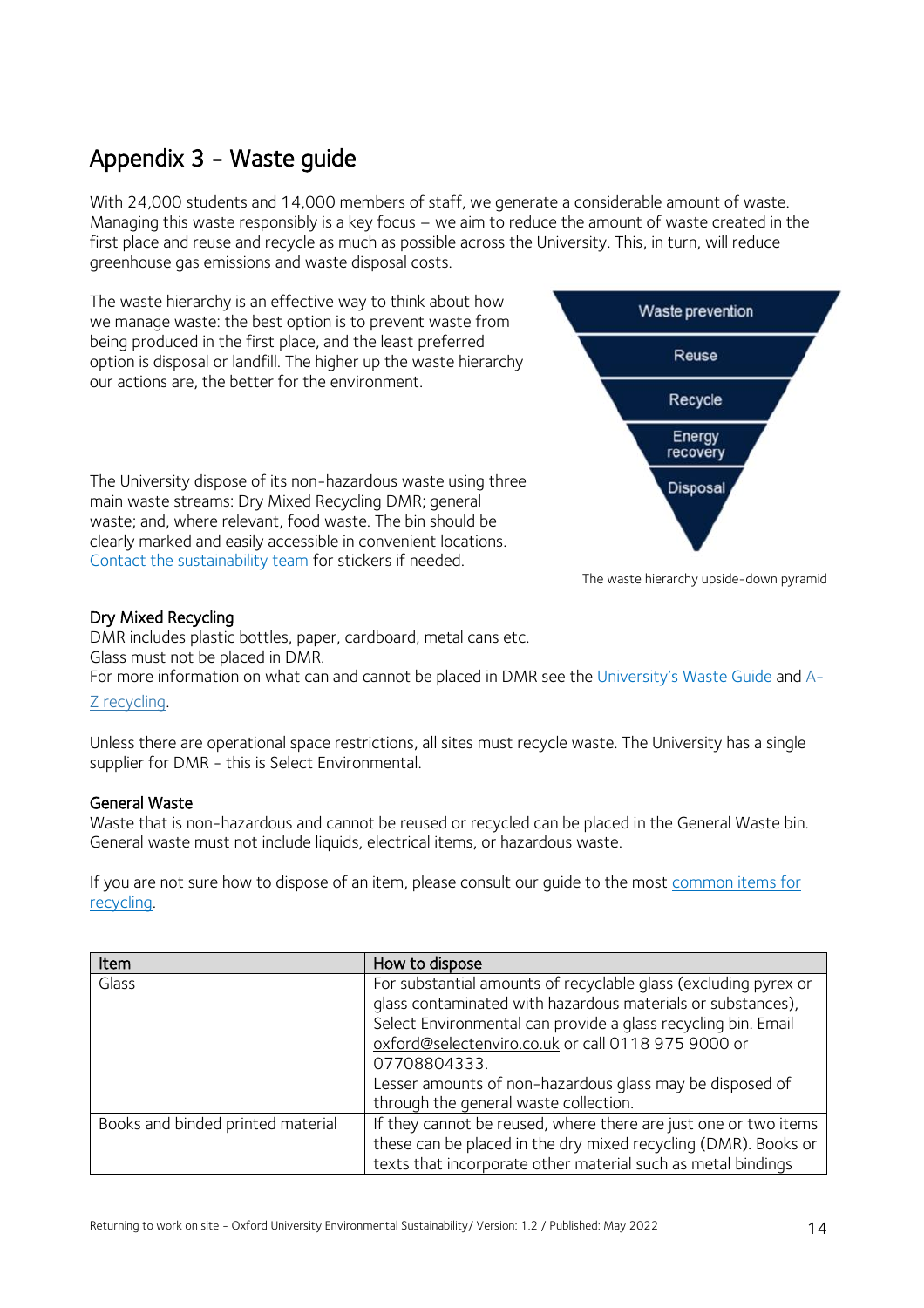| Item                         | How to dispose                                                                                                                                                                                                                                                         |  |  |
|------------------------------|------------------------------------------------------------------------------------------------------------------------------------------------------------------------------------------------------------------------------------------------------------------------|--|--|
|                              | that cannot be separated must be placed in the general waste<br>bin.                                                                                                                                                                                                   |  |  |
|                              |                                                                                                                                                                                                                                                                        |  |  |
| Light bulbs                  | Many of the light bulbs are on the Hazardous waste list.<br>Disposal should be done via the safety office.<br>Ordinary tungsten and halogen light bulbs: can be disposed of<br>in the general waste bin.                                                               |  |  |
| Cartridges                   | Ink cartridges are classified as waste as they need to be<br>reprocessed or refilled to be used again.<br>In many cases, you can recycle toners through the XMA<br>Recycling Programme.<br>You can contact XMA to arrange a collection point through<br>01635 588 159. |  |  |
| Disposable cups and utensils | Please ensure that you only place empty coffee cups in the<br>DMR bin. Liquid waste contaminating DMR can cause a whole<br>truck of recycling to be rejected, and a fine levied on the waste<br>contractor.                                                            |  |  |
| Electrical waste             | Electrical waste is known as WEEE. Some electrical waste may<br>also be hazardous.<br>Please speak to your building manager or similar, or contact<br>Select Environmental by email at oxford@selectenviro.co.uk or<br>call 0118 975 9000 or 07708804333.              |  |  |
| Bulky waste                  | Where suitable, you can advertise the items on the University's<br>reuse system WARPit.<br>Where the item cannot be reused, the department can arrange<br>for collection by a suitably licensed waste contractor, including<br>Select Environmental                    |  |  |